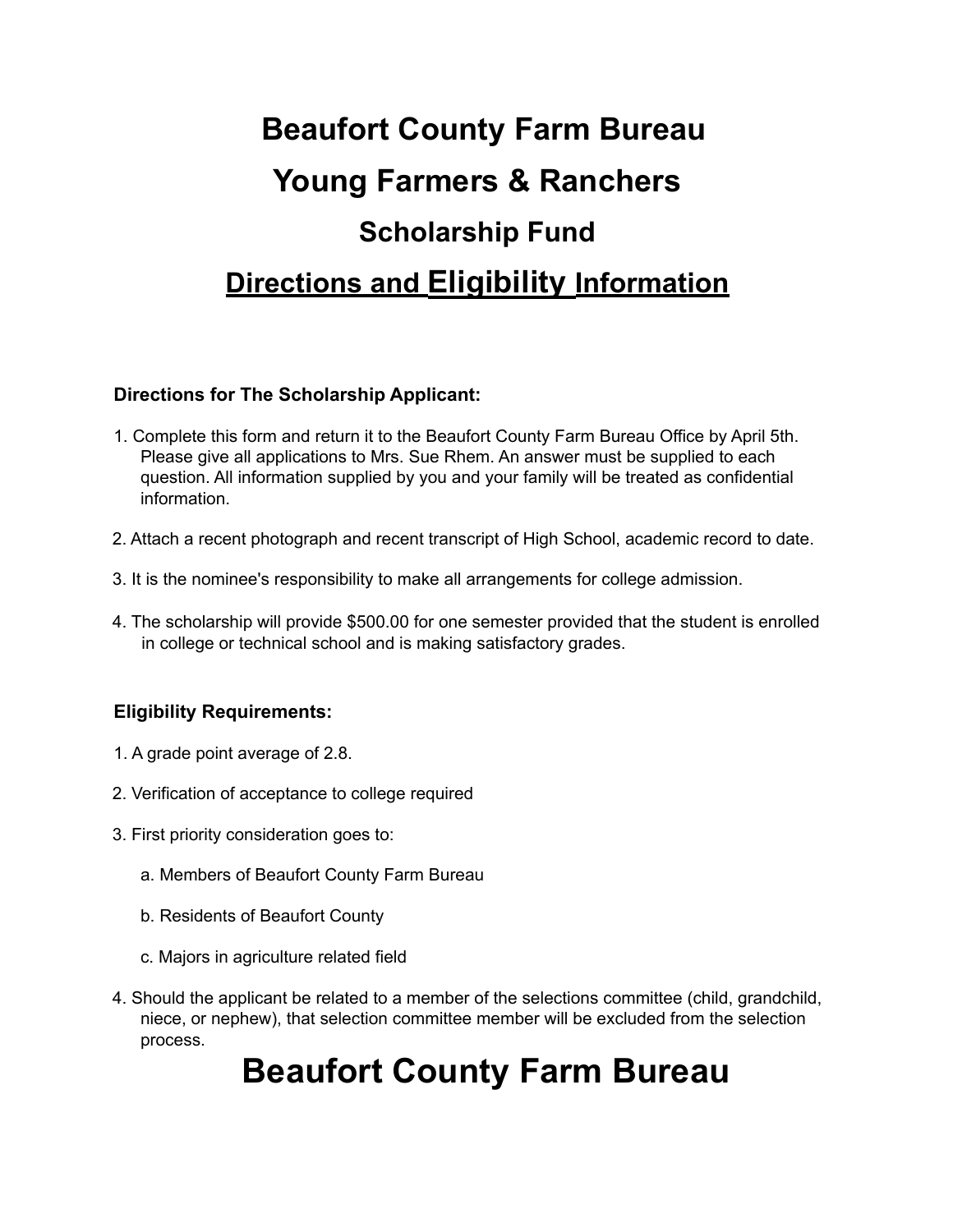# **Young Farmers & Ranchers Scholarship Application Form**

1. Name:

Last First Middle

2. Address:

- 3. Telephone:
- 4. Date of Birth:
- 5. Sex:  $M \square F \square$
- 6. Is your family a member of Beaufort County Farm Bureau ? :

Yes □ No □

Member's Name:

Membership Number :

7. Name of High School Attended and Grade Point Average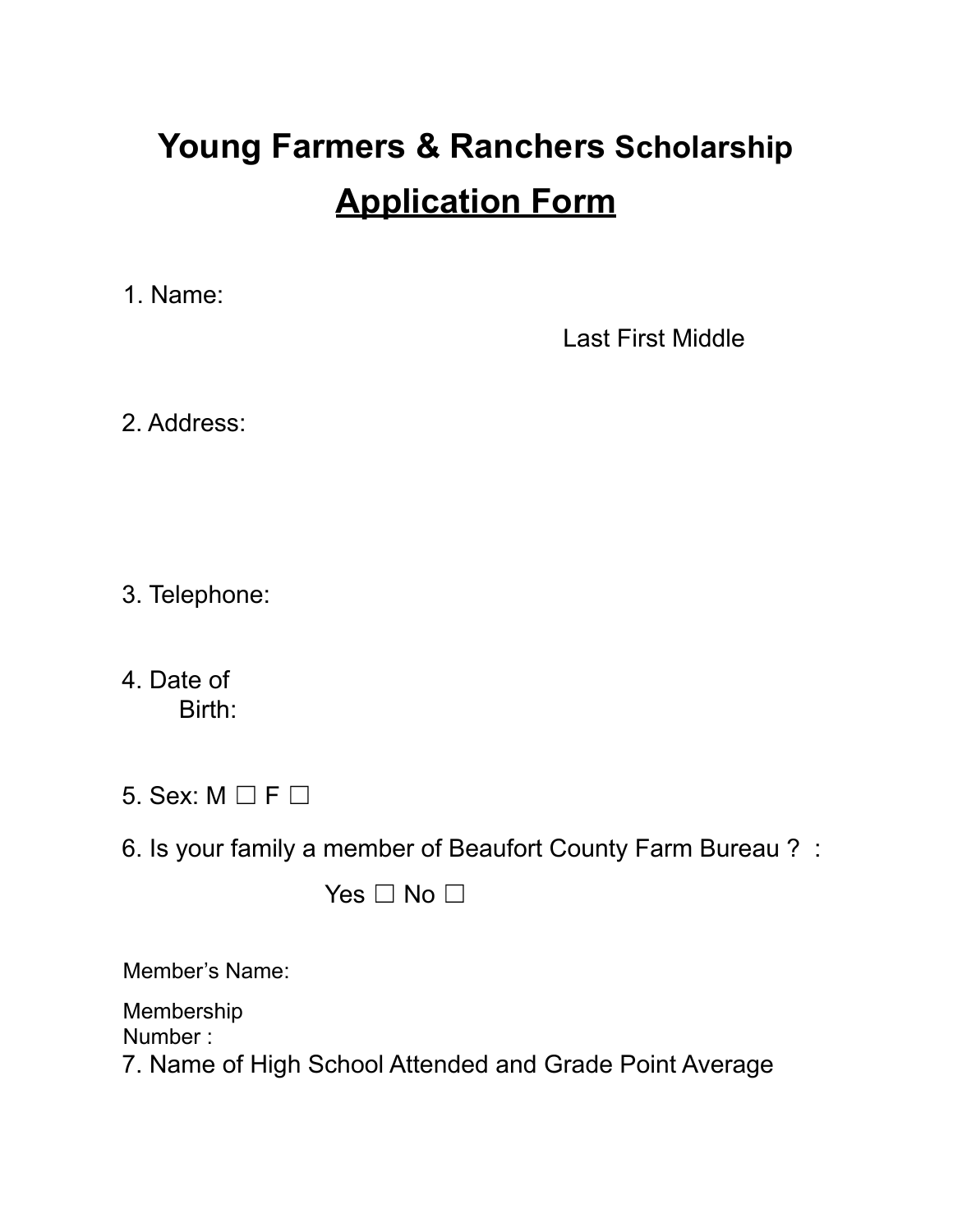upon Graduation :

8. College or University you plan to attend and planned major

 $\overline{a}$ : Have you received notification of acceptance ? Yes  $\Box$  No  $\Box$ 

9. School organizations and offices held:

- 10. Community activities:
- 11. Church attendance and activities